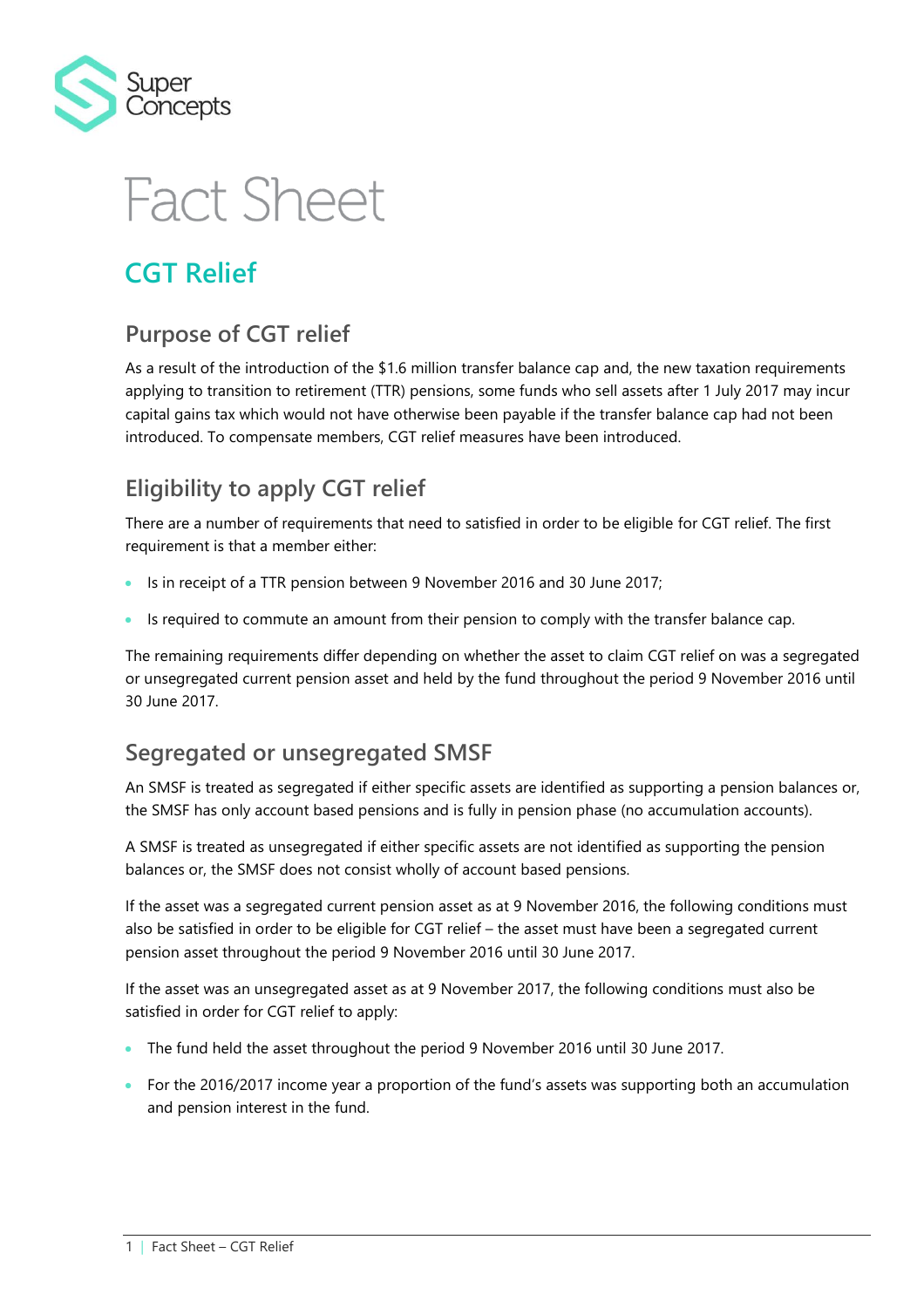

 The asset was not a segregated current pension asset at any time from 9 November 2016 to 30 June 2017.

It is important to note that the decisions to apply the CGT relief (pay the tax on the notional CGT or, defer the tax on the notional CGT) are made on an asset by asset basis. It is not made on an asset-class basis.

#### **My SMSF is unsegregated**

If the asset was an unsegregated asset as at 9 November 2016, and satisfies the CGT relief eligibility conditions, the fund is eligible to claim CGT relief for all the fund's assets. Resetting the cost base results in the deemed sale and re-purchase of the asset. As some portion of the asset is supporting an accumulation interest, the actuary's exempt current pension income (ECPI) percentage is used to calculate a notional capital gain. The notional capital gain is calculated by reducing the capital gain by the 1/3rd general discount (assuming the asset has been held for more than 12 months) and then reducing the gain further by the ECPI percentage. The remaining capital gain is the taxable gain that can either be brought to account in the fund's 2016/2017 tax return or, deferred until the asset is actually sold.

CGT relief is not automatic. The trustee(s) must choose for CGT relief to apply and they will need to make an election for those assets to be treated as disposed and re-acquired. This election is irrevocable and must be made on the CGT schedule which is part of the fund's annual tax return.

Based on the actuarial certificate for the 2016/2017 year a proportion of the notional capital gain from the selected assets is taxable The trustees then also decide whether to treat this tax on the proportion of notional capital gain as assessable in the 2016/2017 year or defer until the asset is actually sold.

#### **My SMSF in segregated**

If the asset was a segregated current pension asset as at 9 November 2016, you only have the choice of resetting the cost base for assets which are transferred from the segregated pension pool to the segregated accumulation pool. However, if the asset was a segregated asset as at 9 November 2016 and throughout the 2016/2017 financial year and the fund chooses to convert to an unsegregated fund, all the assets which were previously supporting the payment of a pension are eligible for CGT relief.

Again CGT relief is not automatic. The trustee(s) must choose for CGT relief to apply and they will need to make an election for those assets to be treated as disposed and re-acquired. This election is irrevocable and must be made on the CGT schedule which is part of the fund's annual tax return.

If specific assets cannot provide the amount to be rolled back to accumulation, the fund will be treated as unsegregated for tax purposes. Any assets can be elected for CGT relief for under the unsegregated method.